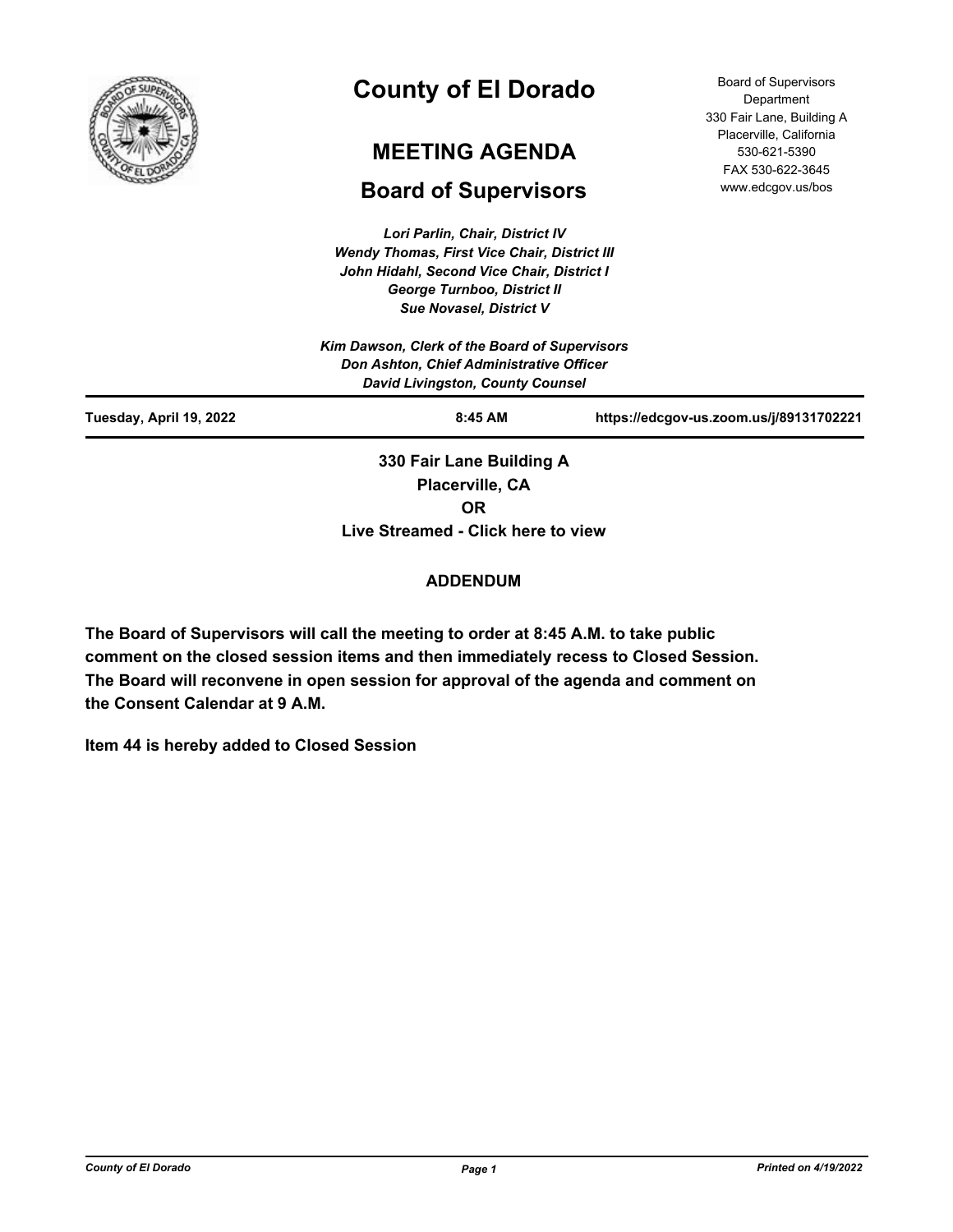**PUBLIC PARTICIPATION INSTRUCTIONS: The Board of Supervisors meeting room will be open to the public. The meeting will continue to be live-streamed via Zoom and YouTube.**

**Members of the public may address the Board in-person or via Zoom to make a public comment. The public should call into 530-621-7603 or 530-621-7610. The Meeting ID is 891 3170 2221. Please note you will be able to join the live-stream 15 minutes prior to the posted meeting start time.**

**To observe the live stream of the Board of Supervisors meeting go to https://edcgov-us.zoom.us/j/89131702221.**

**To observe the Board of Supervisors meetings via YouTube, click https://www.youtube.com/channel/UCUMjDk3NUltZJrpw2CL7Zkg.**

**If you are joining the meeting via zoom and wish to make a comment on an item, press the "raise a hand" button. If you are joining the meeting by phone, press \*9 to indicate a desire to make a comment. Speakers will be limited to 3 minutes.**

**By participating in this meeting, you acknowledge that you are being recorded.**

**If you choose not to observe the Board of Supervisors meeting but wish to make a comment on a specific agenda item, please submit your comment in writing. You are encouraged to submit your comment in writing by 4:00 PM on the Monday before the meeting to ensure the Board of Supervisors has adequate time to review. Please submit your comment to the Clerk of the Board at edc.cob@edcgov.us. Your comment will be placed into the record and forwarded to the Board of Supervisors.**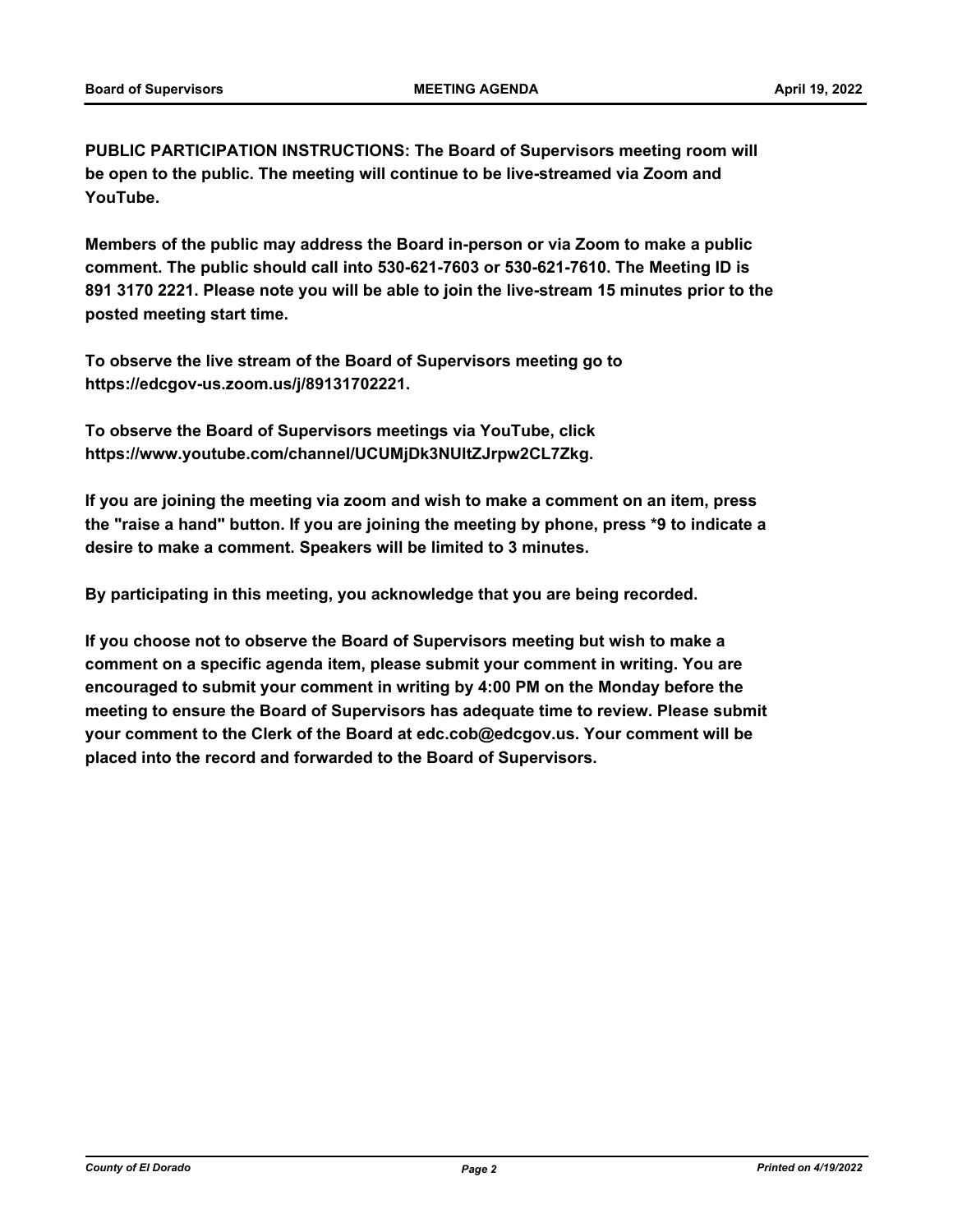## **Vision Statement Safe, healthy and vibrant communities, respecting our natural resources and historical heritage**

## **This institution is an equal opportunity provider and employer.**

Live Web Streaming and archiving of most Board of Supervisors meeting videos, all meeting agendas, supplemental materials and meeting minutes are available on the internet at: http://eldorado.legistar.com/Calendar.aspx

The County of El Dorado is committed to ensuring that persons with disabilities are provided the resources to participate in its public meetings. Please contact the office of the Clerk of the Board if you require accommodation at 530-621-5390 or via email, edc.cob@edcgov.us, preferably no less than 24 hours in advance of the meeting.

The Board of Supervisors is concerned that written information submitted to the Board the day of the Board meeting may not receive the attention it deserves. The Board Clerk cannot guarantee that any FAX, email, or mail received the day of the meeting will be delivered to the Board prior to action on the subject matter.

The Board meets simultaneously as the Board of Supervisors and the Board of Directors of the Air Quality Management District, In-Home Supportive Services, Public Housing Authority, Redevelopment Agency and other Special Districts.

For Purposes of the Brown Act § 54954.2 (a), the numbered items on this Agenda give a brief description of each item of business to be transacted or discussed. Recommendations of the staff, as shown, do not prevent the Board from taking other action.

Materials related to an item on this Agenda submitted to the Board of Supervisors after distribution of the agenda packet are available for inspection during normal business hours in the public viewing packet located in Building A, 330 Fair Lane, Placerville or in the Board Clerk's Office located at the same address. Such documents are also available on the Board of Supervisors' Meeting Agenda webpage subject to staff's ability to post the documents before the meeting.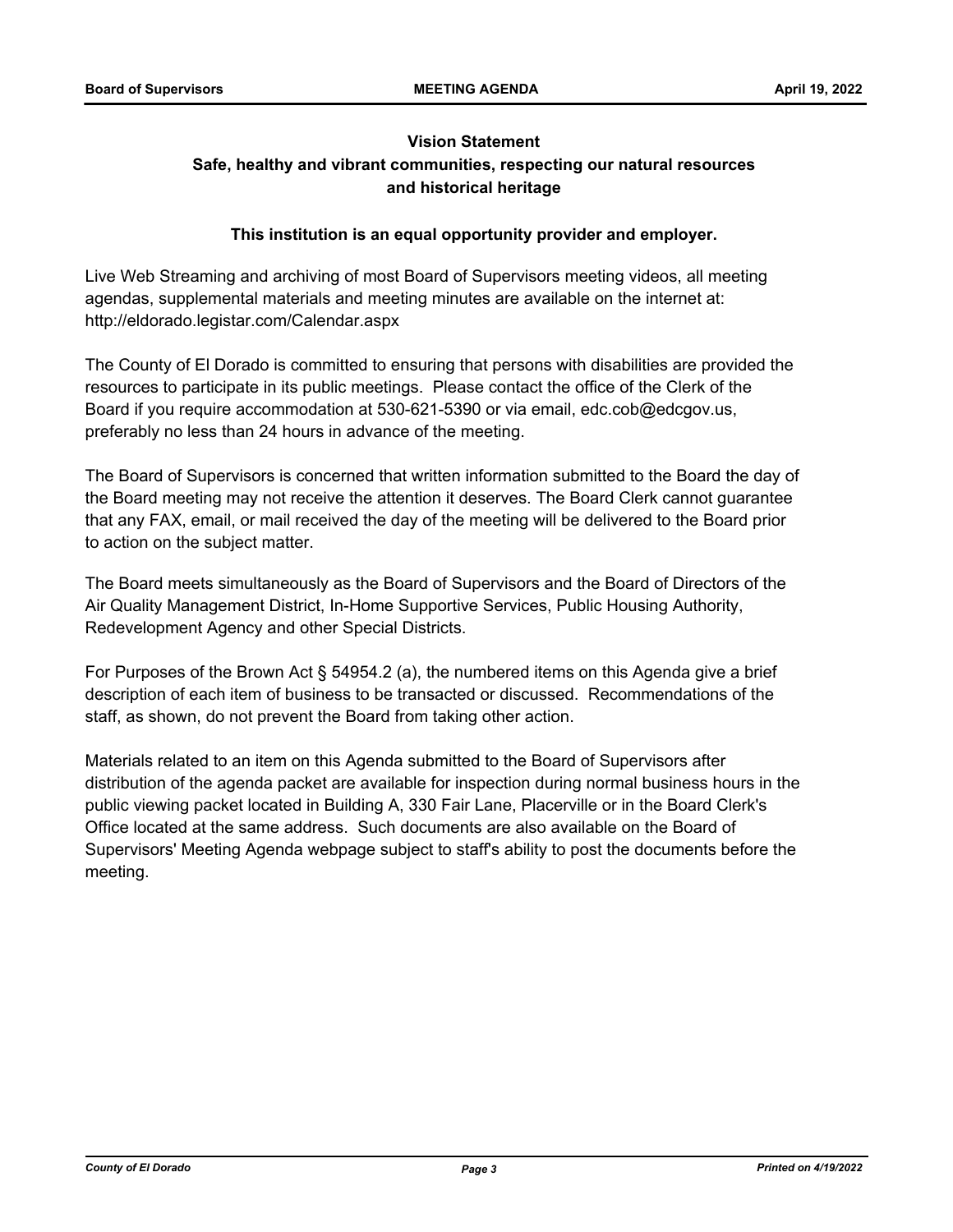#### **PROTOCOLS FOR PUBLIC COMMENT**

Public comment will be received at designated periods as called by the Board Chair.

Public comment on items scheduled for Closed Session will be received before the Board recesses to Closed Session.

Except with the consent of the Board, individuals shall be allowed to speak to an item only once.

On December 5, 2017, the Board adopted the following protocol relative to public comment periods. The Board adopted minor revisions to the protocol on August 24, 2021, incorporated herein:

The Board wants all members of the public to feel welcome to speak, especially regarding controversial items. Time for public input will be provided at every Board of Supervisors meeting. Individuals will have three minutes to address the Board. If the three minutes are exceeded the speaker's microphone will be muted. Applause or other outbursts are not allowed in the Board Chambers.

During noticed public hearings only, individuals authorized by organizations to speak to organizational positions may request additional time, up to five minutes.

Public comment on certain agenda items designated and approved by the Board may be treated differently within specific time limits per speaker or a limit on the total amount of time designated for public comment. It is the intent of the Board that quasi-jurisdictional matters have additional flexibility depending on the nature of the issue.The Board Chair may limit public comment during Open Forum.

Individual Board members may ask clarifying questions but will not engage in substantive dialogue with persons providing input to the Board.

If a person providing input to the Board creates a disruption by refusing to follow Board guidelines, the Board Chair may take the following actions:

Step 1. Request the person adhere to Board guidelines. If the person refuses, the Board Chair may turn off the speaker's microphone.

Step 2. If the disruption continues, the Board Chair may order a recess of the Board meeting. Step 3. If the disruption continues, the Board Chair may order the removal of the person from the Board meeting.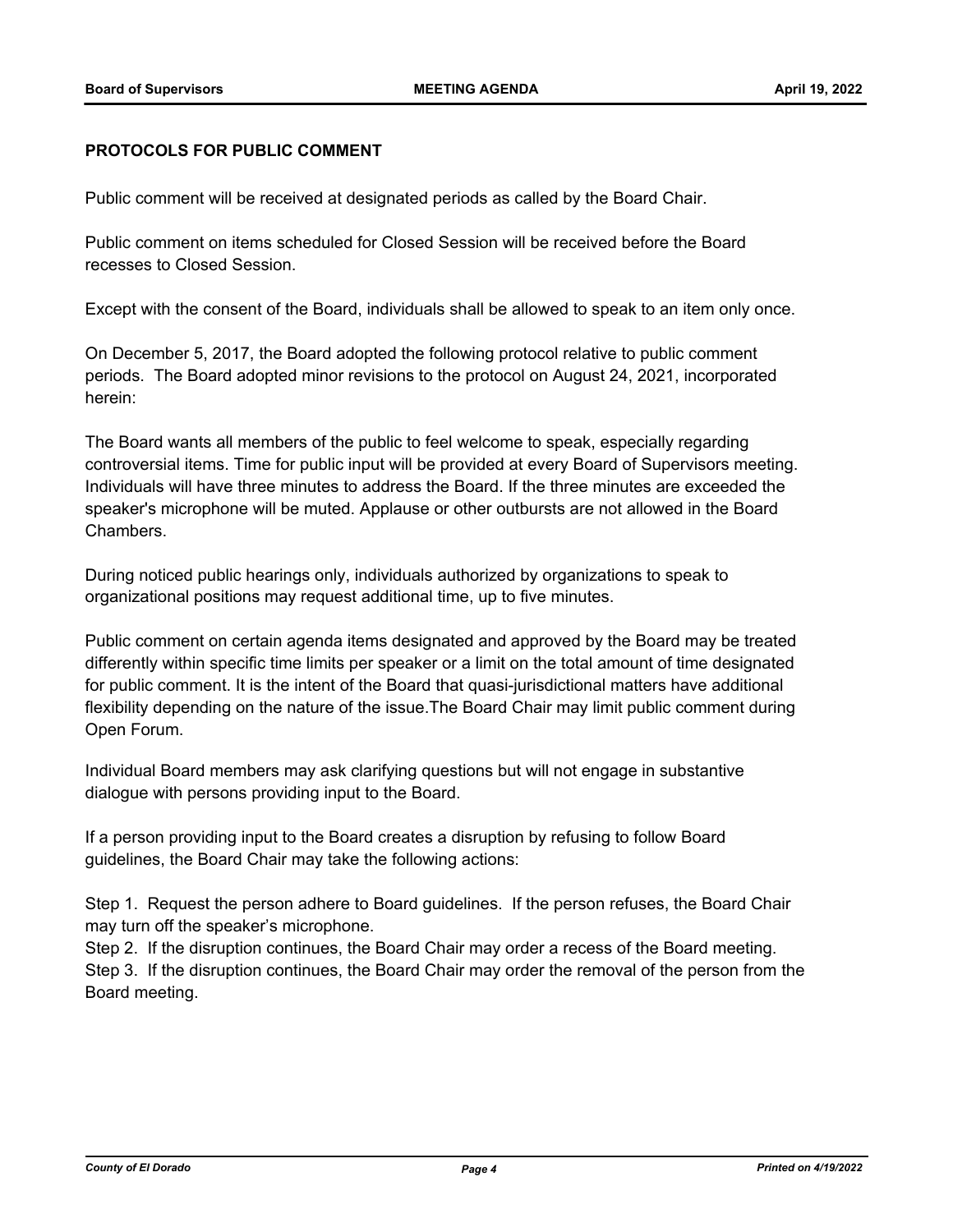## **8:46 A.M. - CALLED TO ORDER**

### **INVOCATION AND PLEDGE OF ALLEGIANCE TO THE FLAG**

#### **ADOPTION OF THE AGENDA AND APPROVAL OF CONSENT CALENDAR**

The Board may make any necessary additions, deletions or corrections to the agenda including moving items to or from the Consent Calendar and adopt the agenda and the Consent Calendar with one single vote. A Board member may request an item be removed from the Consent Calendar for discussion and separate Board action. At the appropriate time as called by the Board Chair, members of the public may make a comment on matters on the Consent Calendar prior to Board action.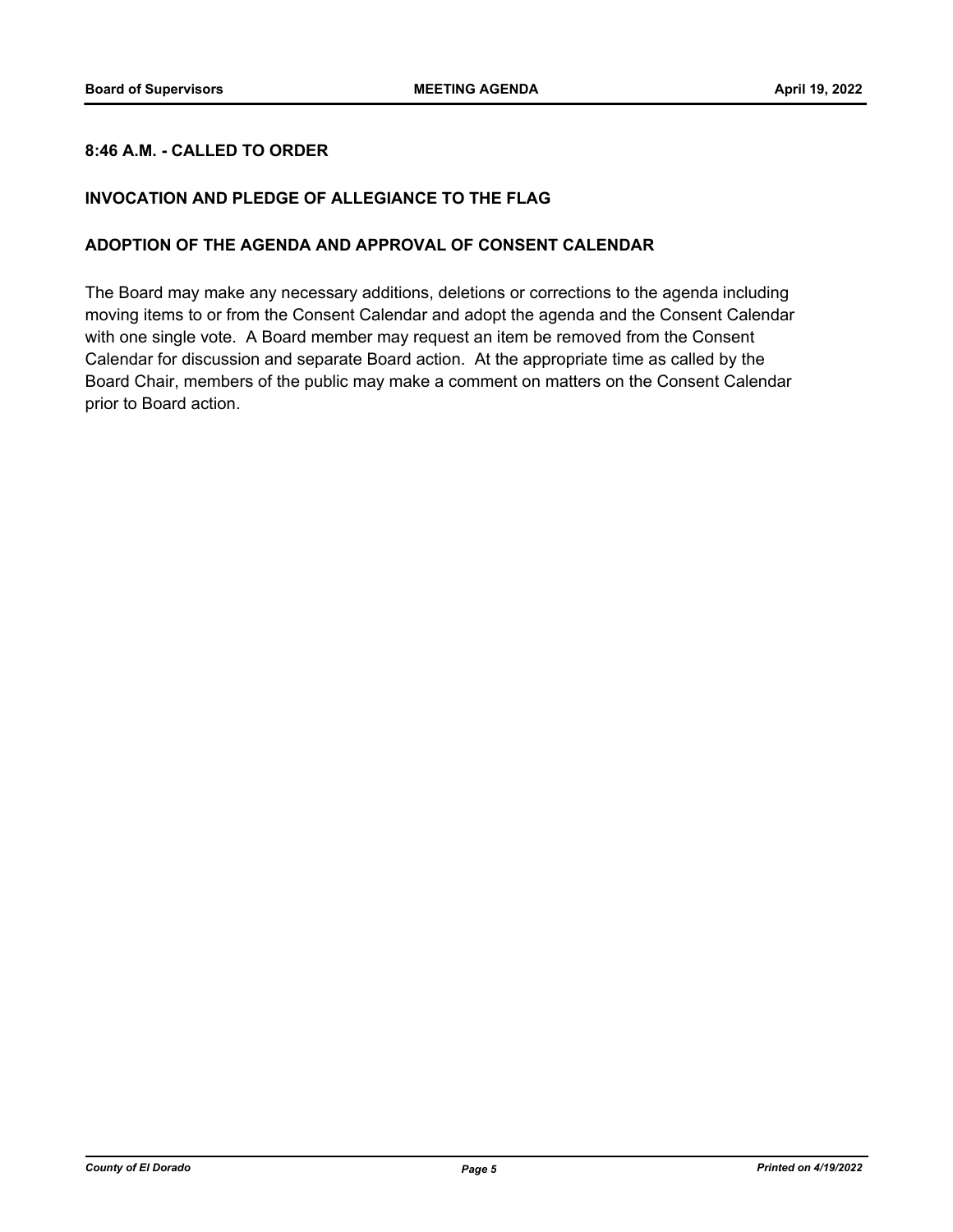#### **CONSENT CALENDAR**

**1.** [22-0700](http://eldorado.legistar.com/gateway.aspx?m=l&id=/matter.aspx?key=31601) Clerk of the Board recommending the Board approve the Minutes from the regular meeting of April 12, 2022.

#### **GENERAL GOVERNMENT - CONSENT ITEMS**

**2. 21-1415** Chief Administrative Office recommending the Board of Supervisors find that a Local Health Emergency continues to exist in El Dorado County as a result of the Caldor Fire. (Cont. 3/22/2022, Item 3)

#### **FUNDING:** N/A

**3.** [22-0615](http://eldorado.legistar.com/gateway.aspx?m=l&id=/matter.aspx?key=31516) Chief Administrative Office recommending the Board approve and authorize the chair to sign Resolution **060-2022** revising the Salary Schedule for unrepresented classifications effective the first pay period following adoption.

> **FUNDING:** Primarily General Fund with some positions being paid with State and Federal Funding.

**4.** [22-0470](http://eldorado.legistar.com/gateway.aspx?m=l&id=/matter.aspx?key=31371) Chief Administrative Office, Facilities Division, recommending the Board: 1) Authorize the Purchasing Agent to execute Agreement for Services No. 6468 with More 4 Less Pest Control for a not-to-exceed amount of \$150,000 and a term of two years beginning April 23, 2022, to provide routine, as-needed and emergency pest control services at various County operated locations; and

2) Make findings that due to the limited time frames, temporary or occasional nature, or schedule for the project or scope of work, the ongoing aggregate of work to be performed under Agreement for Services 6468 is not sufficient to warrant the addition of permanent staff in accordance with Chapter 3.13, Section 3.13.030, of the County Purchasing Ordinance.

#### **FUNDING:** General Fund.

**5.** [22-0314](http://eldorado.legistar.com/gateway.aspx?m=l&id=/matter.aspx?key=31215) Chief Administrative Office, Parks Division, recommending the Board approve and authorize the Chair to sign proclamations for National Playground Safety Week and Earth Day.

#### **FUNDING:** N/A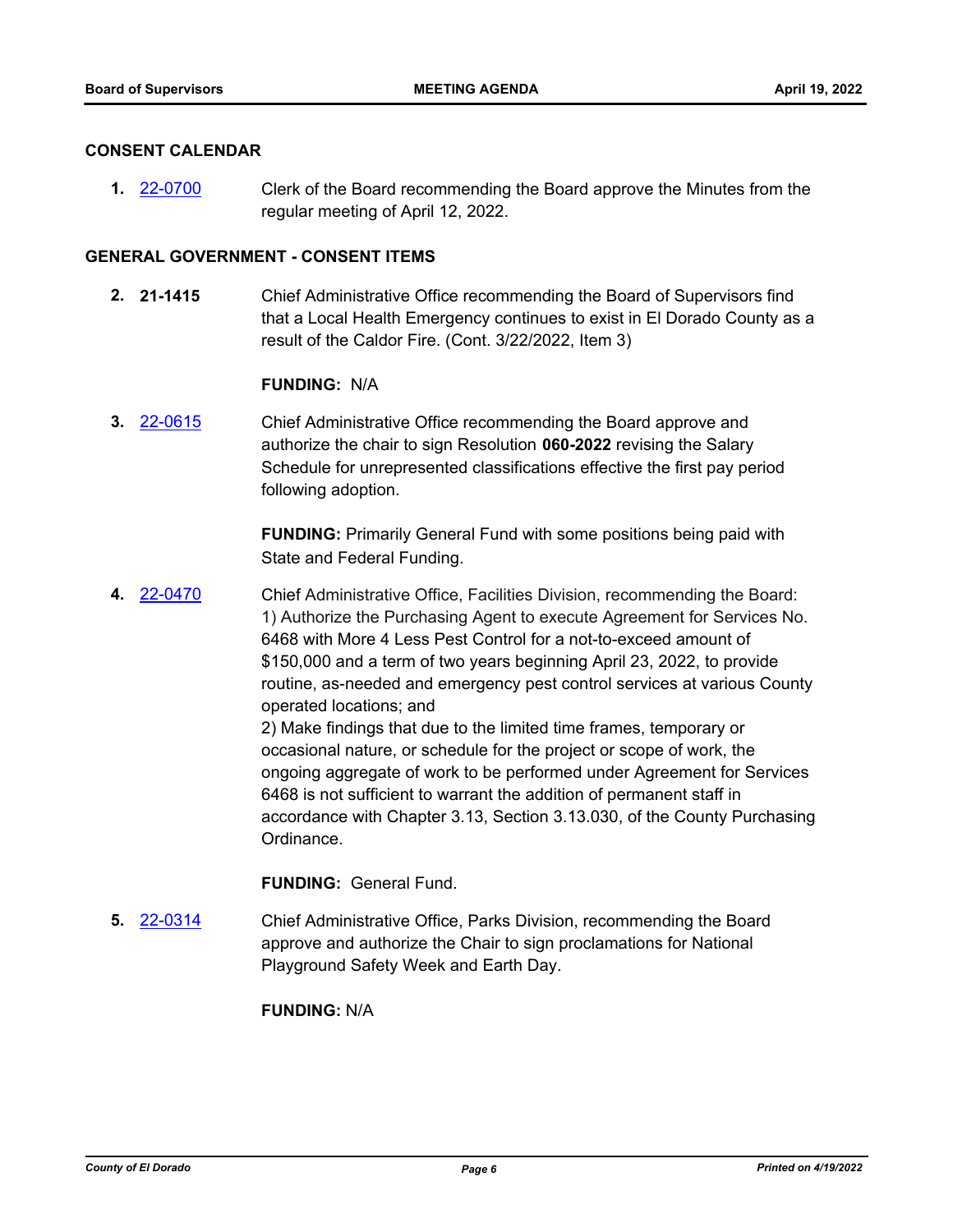**6.** [22-0537](http://eldorado.legistar.com/gateway.aspx?m=l&id=/matter.aspx?key=31438) Chief Administrative Office, Parks Division, recommending the Board: 1) Award Bid 21-968-050.1 for the Old Depot Bike Park to the lowest responsive and qualified bidder, TJR Resources, Inc.; 2) Authorize the Chair to sign Contract 6508 for Public Works Bid 21-968-050.1, subject to review and approval by County Counsel and Risk Management; with TJR Resources, Inc. for \$1,486,399.51 and a term of 180 calendar days; and 3) Authorize the Purchasing Agent to sign an Escrow Agreement, if requested by any Contractor and in accordance with Public Contract Code Section 22300, for the purpose of holding Contract retention funds.

**FUNDING:** Proposition 68 Grant.

**7.** [22-0631](http://eldorado.legistar.com/gateway.aspx?m=l&id=/matter.aspx?key=31532) Chief Administrative Office, Parks Division, recommending the Board approve and authorize the Chief Administrative Officer to sign Agreement 22-CO-11051700-010 with the United States Department of Agriculture, U.S Forest Service Truckee Ranger District for the work on Off Highway Motor Vehicle Grant G18-03-06-P01, Planning Grant on the Rubicon Trail.

**FUNDING:** State Parks Off-Highway Motor Vehicle Grant.

**8. 21-1728** Clerk of the Board recommending the Board of Supervisors, as a result of ongoing concerns related to COVID-19, approve findings pursuant to Government Code subsection 54953(e)(3) in order to allow for the continued use of virtual or hybrid Board of Supervisors meetings as authorized under Assembly Bill 361. (Cont. 3/22/2022, Item 9)

### **FUNDING:** N/A

**9.** [22-0568](http://eldorado.legistar.com/gateway.aspx?m=l&id=/matter.aspx?key=31469) Elections Department recommending the Board: 1) Approve and authorize the continuation of two (2) perpetual agreements as detailed in Attachment A: a) Agreement 2577 with Granicus, LLC for Disclosure Docs for filing of 700 forms; b) Agreement 4052 with Granicus, LLC for Campaign Docs Filing; and 2) Authorize the Purchasing Agent to establish change orders to add funds to each continued perpetual agreement necessary to process associated payments for Fiscal Year 2021-22 as outlined in Attachment A.

**FUNDING:** General Fund.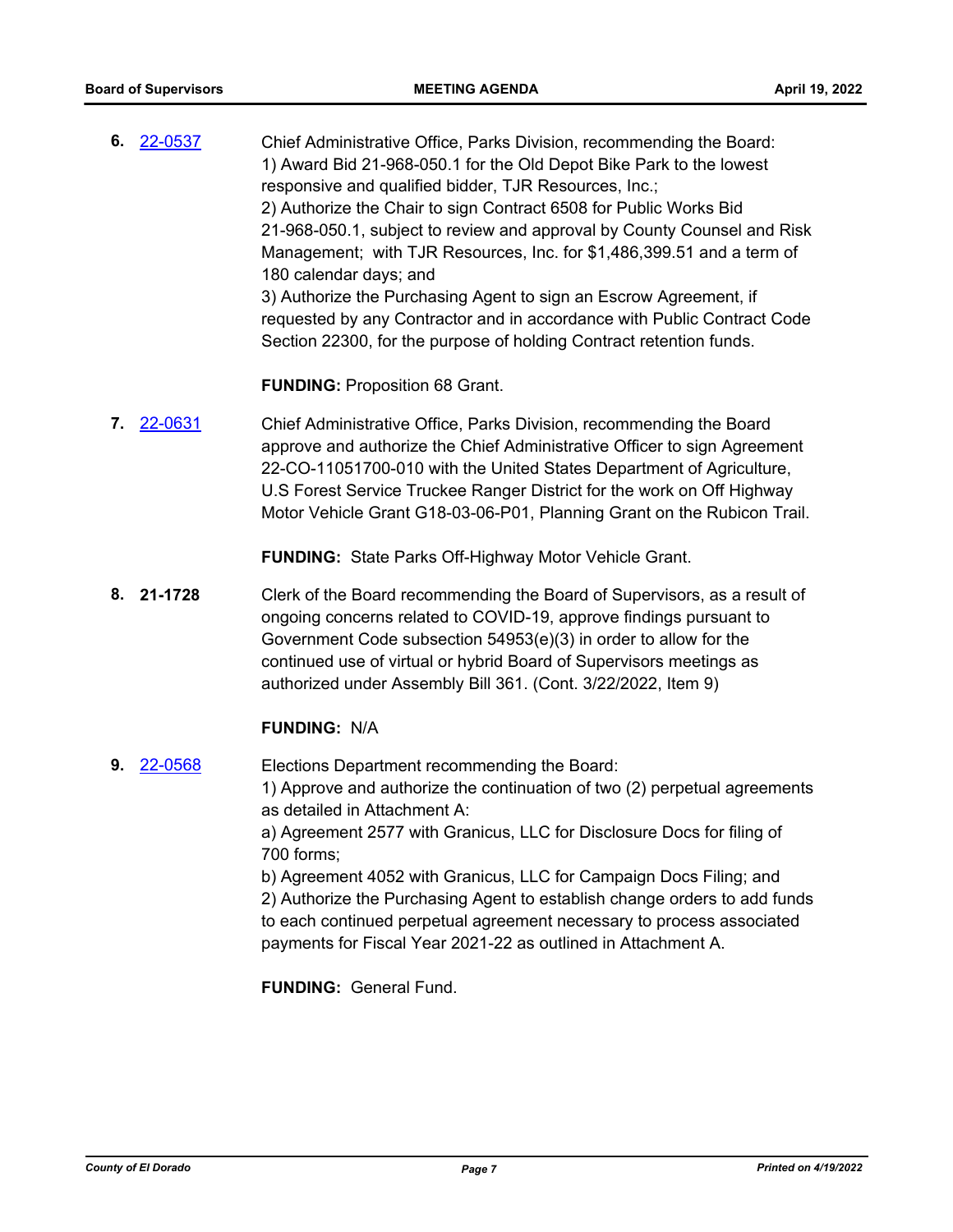**10.** [22-0606](http://eldorado.legistar.com/gateway.aspx?m=l&id=/matter.aspx?key=31507) Elections Department recommending the Board adopt and authorize the Chair to sign Resolution **056-2022** consolidating local jurisdiction elections with the upcoming June 7, 2022 Election.

> **FUNDING:** Districts will be billed for their portion of the cost of the election.

**11.** [21-1890](http://eldorado.legistar.com/gateway.aspx?m=l&id=/matter.aspx?key=30786) Human Resources Department recommending the Board approve and authorize the Purchasing Agent to execute retroactive agreement 6274 with Self Insured Services Company (dba Benefit Coordinators Corporation) for a three (3) year term beginning January 1, 2021 through December 31, 2023 for third party administration services for the County's Health Benefits program.

**FUNDING:** Risk Management Internal Service Fund.

**12.** [22-0014](http://eldorado.legistar.com/gateway.aspx?m=l&id=/matter.aspx?key=30914) Human Resources Department recommending the Board: 1) Approve continuation of the current perpetual Agreement 886 with GovernmentJobs.com, Inc., doing business as Neogov, for the ongoing maintenance of the countywide applicant tracking license, subscription to GovernmentJobs.com website, background check integration, and performance evaluation tracking module; and 2) Authorize the Purchasing Agent to execute Amendment V to continue the agreement for the period of July 1, 2022 through June 30, 2023. Estimated costs for the year \$72,293.49.

**FUNDING:** General Fund.

**13.** [22-0541](http://eldorado.legistar.com/gateway.aspx?m=l&id=/matter.aspx?key=31442) Human Resources Department recommending the Board: 1) Approve and authorize the Purchasing Agent to sign Amendment I to Agreement for Services 4730, with Christopher K. Boucher doing business as Boucher Law, to process a name change to Boucher Law, PC and updating contract language; and 2) Authorize the Purchasing Agent, or designee, to execute further documents relating to Contract 4730, including amendments which do not increase the maximum dollar amount or term of the agreement, contingent upon approval by County Counsel and Risk Management.

**FUNDING:** N/A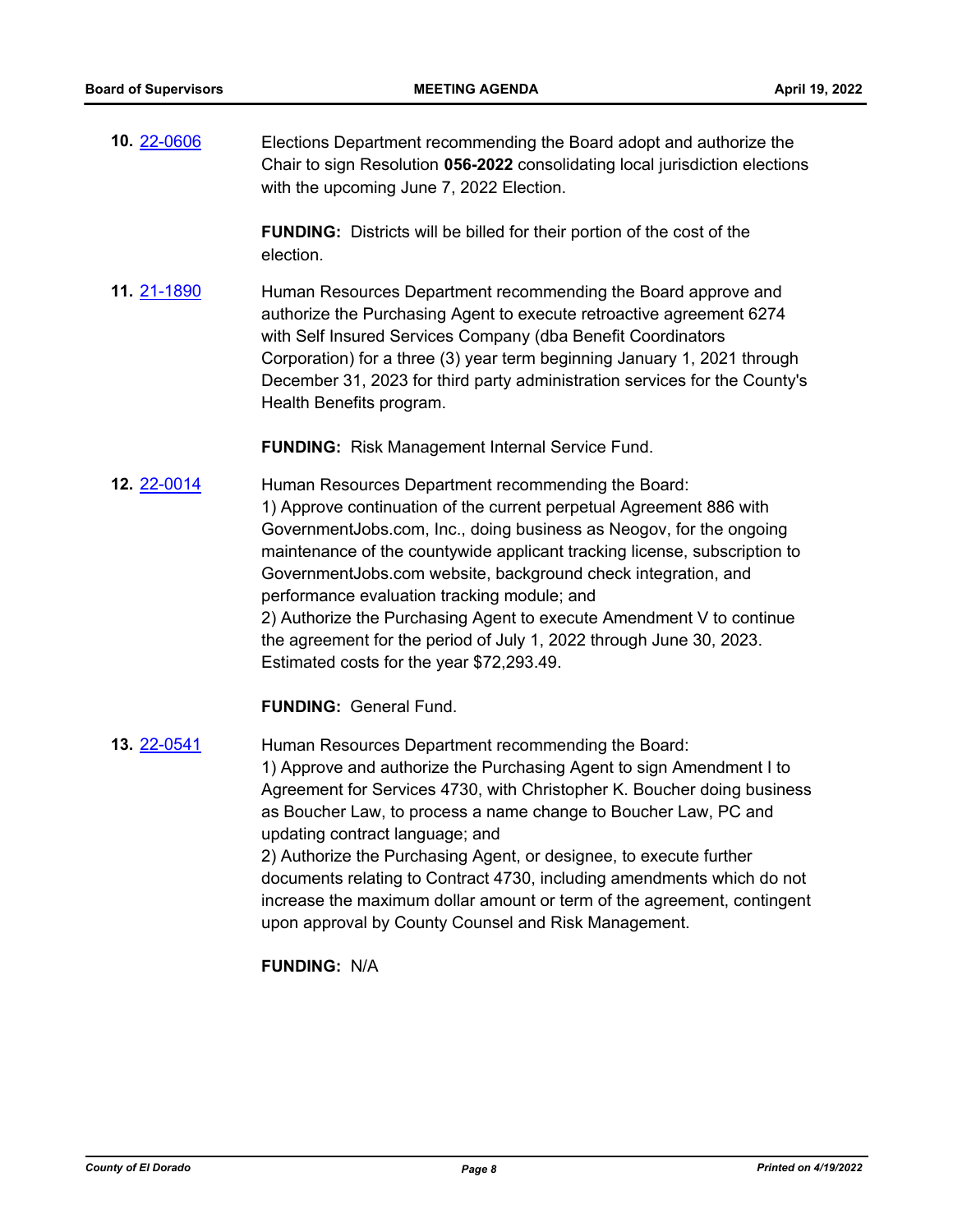**14.** [22-0587](http://eldorado.legistar.com/gateway.aspx?m=l&id=/matter.aspx?key=31488) Human Resources Department recommending the Board adopt and authorize the Chair to sign the negotiated Letter of Agreement to the Memorandum of Understanding between the County of El Dorado and El Dorado County Employees' Association, Local No. 1, AFSCME Council 57 representing the General, Professional, and Supervisory bargaining units.

#### **FUNDING:** Various.

**15.** [22-0681](http://eldorado.legistar.com/gateway.aspx?m=l&id=/matter.aspx?key=31582) Information Technologies Department recommending the Board: 1) Continue to waive formal bid requirements in accordance with Purchasing Ordinance 3.12.160, Exceptions from Competitive Bidding Process, section D; 2) Authorize the continued use of State of California Department of General Services 1-17-70-01A; and 3) Authorize the Purchasing Agent to increase the countywide contract 2096 with Granite Financial Solutions, Inc. by \$100,000, bringing the contract value to \$700,000.

**FUNDING**: Various General Fund and Non-General Fund.

**16.** [22-0362](http://eldorado.legistar.com/gateway.aspx?m=l&id=/matter.aspx?key=31263) Treasurer-Tax Collector Department recommending the Board approve and authorize the chair to sign Amendment I to Agreement for Services 4265 with HdL Software LLC for the provision of business license, transient occupancy tax and cannabis licensing and tax collection software, extending the term of services to December 31, 2022, increasing the not-to-exceed amount by \$15,000, and updating County's boilerplate contract language.

**FUNDING:** General Fund.

**17.** [22-0502](http://eldorado.legistar.com/gateway.aspx?m=l&id=/matter.aspx?key=31403) Supervisor Turnboo recommending the Board authorize the Chair to sign a letter of support for HR 6903, which is proposed in the House of Representatives by Congressman McClintock and Congressman LaMalfa. The proposed bill would direct the United States Forest Service to immediately suppress wildfires on national forest system lands and put an end to the policy of letting fires burn. (Cont. 4/5/2022, item 27)

**FUNDING:** N/A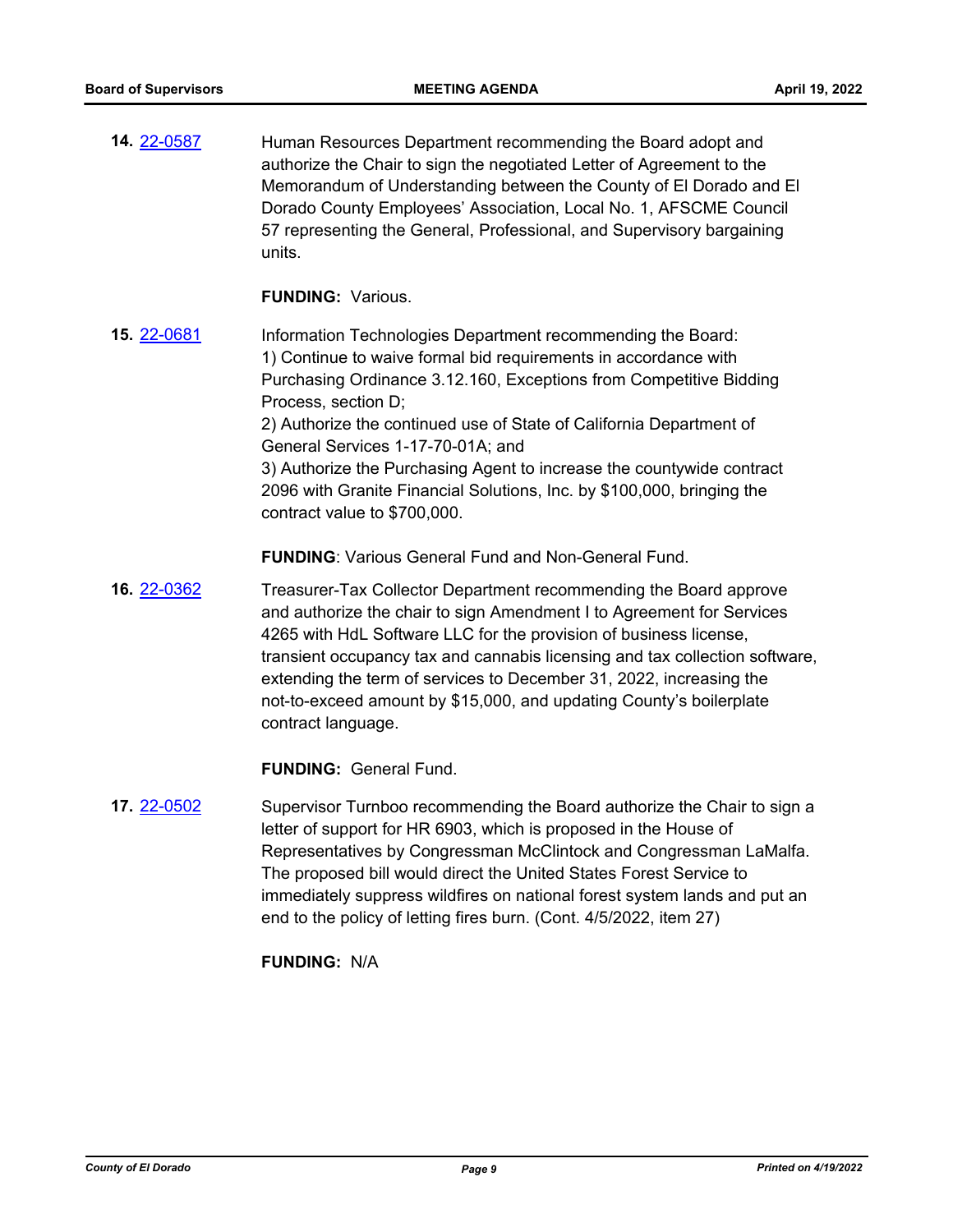#### **HEALTH AND HUMAN SERVICES - CONSENT ITEMS**

**18.** [22-0224](http://eldorado.legistar.com/gateway.aspx?m=l&id=/matter.aspx?key=31125) Health and Human Services Agency (HHSA) recommending the Board: 1) Approve and authorize the Chair to sign Amendment I to non-financial Memorandum of Understanding 3362 (MOU) with Kaiser Foundation Health Plan, Inc. (formerly identified as KP Cal, LLC [Kaiser]), establishing the roles and responsibilities in the provision of Substance Abuse Disorder services for the beneficiaries of the Medi-Cal Managed Care program administered by Kaiser, for a new term that shall renew automatically unless terminated by either party; 2) Authorize the HHSA Director, or designee, to execute further documents relating to the MOU, including amendments that do not add compensation or alter the term of the MOU, contingent upon approval by County Counsel and Risk Management; and 3) Authorize the HHSA Director, or designee, to execute any administrative documents relating to said MOU including required fiscal and programmatic reports. **FUNDING:** This is a non-financial MOU. **19.** [22-0345](http://eldorado.legistar.com/gateway.aspx?m=l&id=/matter.aspx?key=31246) Health and Human Services Agency (HHSA) recommending the Board: 1) Make findings in accordance with County Ordinance 3.13.030 that it is appropriate to contract with Sierra Child and Family Services, Inc. for services provided under Agreement 6408 because (B) "Specialty skills and qualifications not expressly identified in classifications are involved in the performance of the work;" 2) Approve and authorize the Chair to sign Agreement for Services 6408 with Sierra Child and Family Services, Inc., for the provision of First Episode Psychosis services in the amount of \$571,854, for the term beginning May 1, 2022 through June 30, 2025; and 3) Authorize the Director of HHSA, or designee, to execute further documents relating to Agreement for Services 6408, including amendments which do not increase the maximum dollar amount or term of the Agreement, contingent upon approval by County Counsel and Risk Management.

> **FUNDING:** 100% Federal Funding: Mental Health Block Grant Coronavirus Response and Relief Supplemental Appropriations Act & American Rescue Plan Act.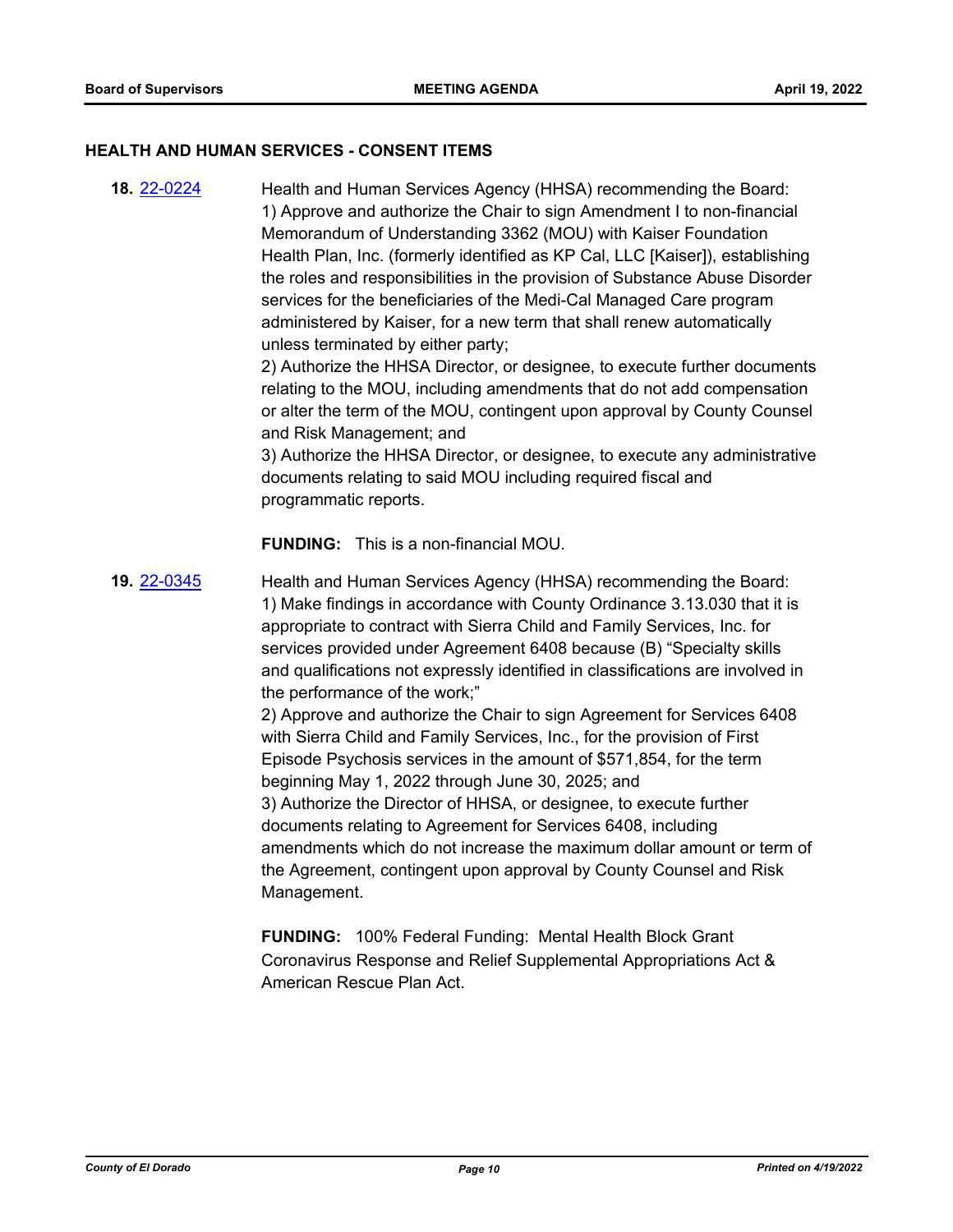**20.** [22-0483](http://eldorado.legistar.com/gateway.aspx?m=l&id=/matter.aspx?key=31384) Health and Human Services Agency recommending the Board approve and authorize the Chair to sign a Budget Transfer Request decreasing revenue and appropriations in the Proposition 56 Tobacco Use Prevention Program sub-fund and increasing revenues and appropriations in the Proposition 99 Tobacco Use Prevention Program sub fund. (4/5 vote required)

> **FUNDING:** State Tobacco Use Prevention Program revenue funding and Public Health Realignment.

**21.** [22-0552](http://eldorado.legistar.com/gateway.aspx?m=l&id=/matter.aspx?key=31453) Health and Human Services Agency recommending the Board approve and authorize the Chair to sign a Fiscal Year 2021-22 Budget Transfer request increasing revenues and appropriations to accommodate the Realignment Growth distributions received this fiscal year. (4/5 vote required)

**FUNDING:** Behavioral Health and Health Realignment Growth revenue.

**22.** [22-0553](http://eldorado.legistar.com/gateway.aspx?m=l&id=/matter.aspx?key=31454) Health and Human Services Agency (HHSA) recommending the Board: 1) Award Request for Proposal 22-952-009 to the proposal identified as appropriate by the evaluation panel, Shamanic Living Center, dba Recovery In Action (RIA), to provide Drug Medi-Cal Organized Delivery System Level 1.0 Outpatient and 2.1 Intensive Outpatient Services for adults in El Dorado County; and 2) Authorize HHSA to negotiate a three (3) year Agreement for Services with RIA, for an estimated budget not to exceed \$1,500,000 for the term of the Agreement, for Fiscal Years 2022-23, 2023-24, and 2024-25, and return to the Board for approval of the agreement upon completion of the negotiations.

> **FUNDING**: Federal Medicaid, Federal Substance Abuse Prevention and Treatment Block Grant (SABG), 2011 Realignment Drug Medi-Cal Organized Delivery System (DMC-ODS), State General Fund, and California Assembly Bill (AB) 109 Treatment funds available pursuant to Title XIX of the Social Security Act and Medicaid State Plan.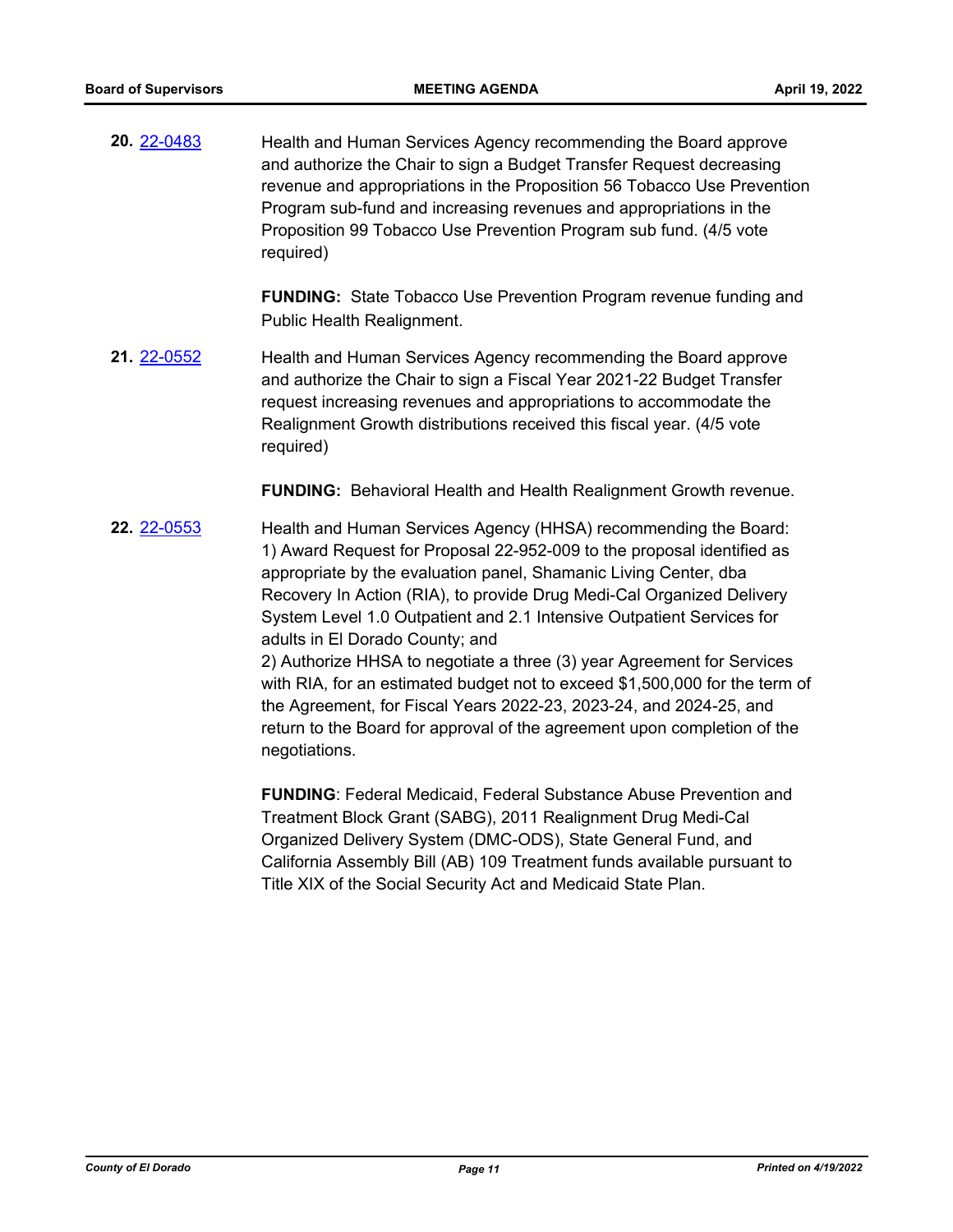## **23.** [22-0608](http://eldorado.legistar.com/gateway.aspx?m=l&id=/matter.aspx?key=31509) Health and Human Services Agency (HHSA) in partnership with the County Probation Department recommending the Board:

1) Accept the one-time Family First Prevention Services (FFPS) Program Block Grant funding allocation from California Department of Social Services (CDSS) for the term of the award through June 30, 2024, in the estimated amounts of \$558,471 for the HHSA Child Welfare Services' allocation and \$158,922 for the County Probation Department's allocation; 2) Authorize HHSA's Assistant Director of Human Services, Director of Behavioral Health and the County Probation Department Deputy Chief Probation Officer to execute the attached Letter of Intent, required to be submitted to the CDSS by April 30, 2022 in order to receive the funding allocation and opt-in to the County FFPS Program; and 3) Authorize the HHSA Director, or designee, to execute and administer any subsequent administrative documents relating to said award, including amendment(s) that do not increase the total funding allocation beyond \$820,393 or the term of the allocation, contingent upon County Counsel and Risk Management approval.

**FUNDING:** 100% State Family First Prevention Services (FFPS) Program Block Grant (State Block Grant) appropriated through The California Budget Act of 2021 in State General Funds. No matching funds are required. Acceptance of State Block Grant requires federal financial participation under Title IV-E of the Social Security Act, enacted under the Family First Prevention Services Act through Public Law 115-123.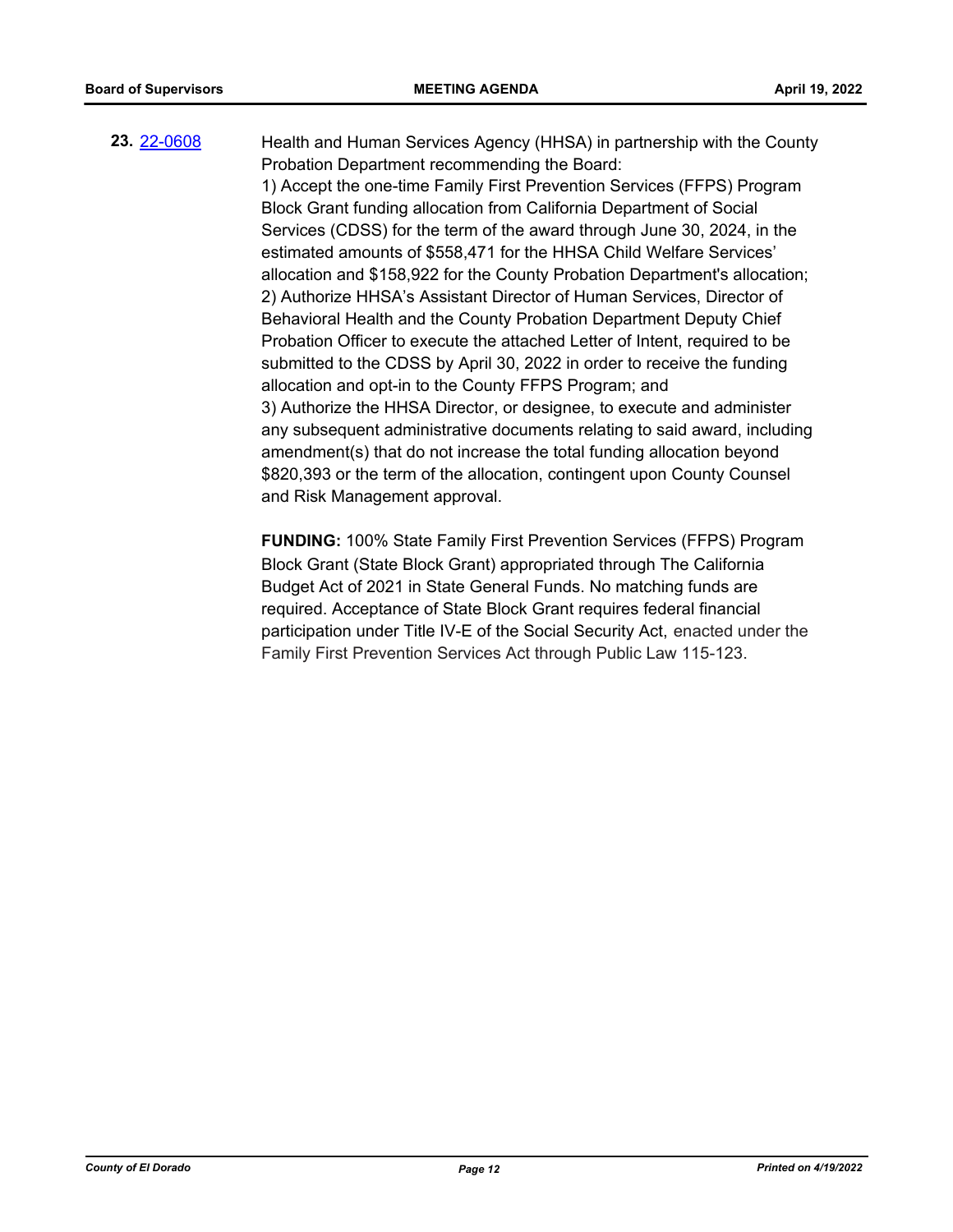#### **LAND USE AND DEVELOPMENT - CONSENT ITEMS**

**24.** [21-1488](http://eldorado.legistar.com/gateway.aspx?m=l&id=/matter.aspx?key=30383) Department of Transportation recommending the Board approve and authorize the Chair to sign Road Improvement Agreement 22-55001 for the Saratoga Way Medical Office Building (MOB), WO 61762, between the County and the Developer, KFG & Four C's, LLC.

**FUNDING:** Developer Funded.

**25.** [22-0370](http://eldorado.legistar.com/gateway.aspx?m=l&id=/matter.aspx?key=31271) Department of Transportation recommending the Board: 1) Find that it is appropriate to contract with Kimley-Horn and Associates, Inc. for consulting services to prepare a Local Roadway Safety Plan in accordance with County Ordinance Code Chapter 3.13, Section 3.13.030(C), Contracting Out because the ongoing aggregate of the work is not sufficient to warrant the addition of permanent staff due to the limited time frame, temporary nature, and limited scope of the work; and 2) Approve and authorize the Chair to sign an agreement for consulting services with Kimley-Horn and Associates, Inc. in the amount of \$107,810.10 for a two (2) year term.

> **FUNDING:** State Local Roadway Safety Plan Funds (48%), Local Road Fund (52%).

**26.** [22-0439](http://eldorado.legistar.com/gateway.aspx?m=l&id=/matter.aspx?key=31340) Department of Transportation recommending the Board approve the attached budget transfer to establish appropriations in three new special revenue funds for State Regional Surface Transportation Program funds in FY 2021-22. (4/5 vote required)

**FUNDING:** State Regional Surface Transportation Program Funds.

**27.** [22-0440](http://eldorado.legistar.com/gateway.aspx?m=l&id=/matter.aspx?key=31341) Department of Transportation recommending the following as related to the Diamond Springs Parkway - Phase 1B Project, Capital Improvement Program number 72334/36105011: 1) Approve and authorize the Chair to sign Cooperative Agreement 03-0782 between the California Department of Transportation and County of El Dorado, defining the roles, responsibilities, and funding contributions of each agency related to the Plans, and Specifications, and Estimate, Right of Way, and Construction phases of the project; and 2) Adopt and authorize the Chair to sign Resolution **057-2022** to authorize the Chair to execute and confirm the Cooperative Agreement 03-0782.

**FUNDING:** State Highway Operation and Protection Program Funds.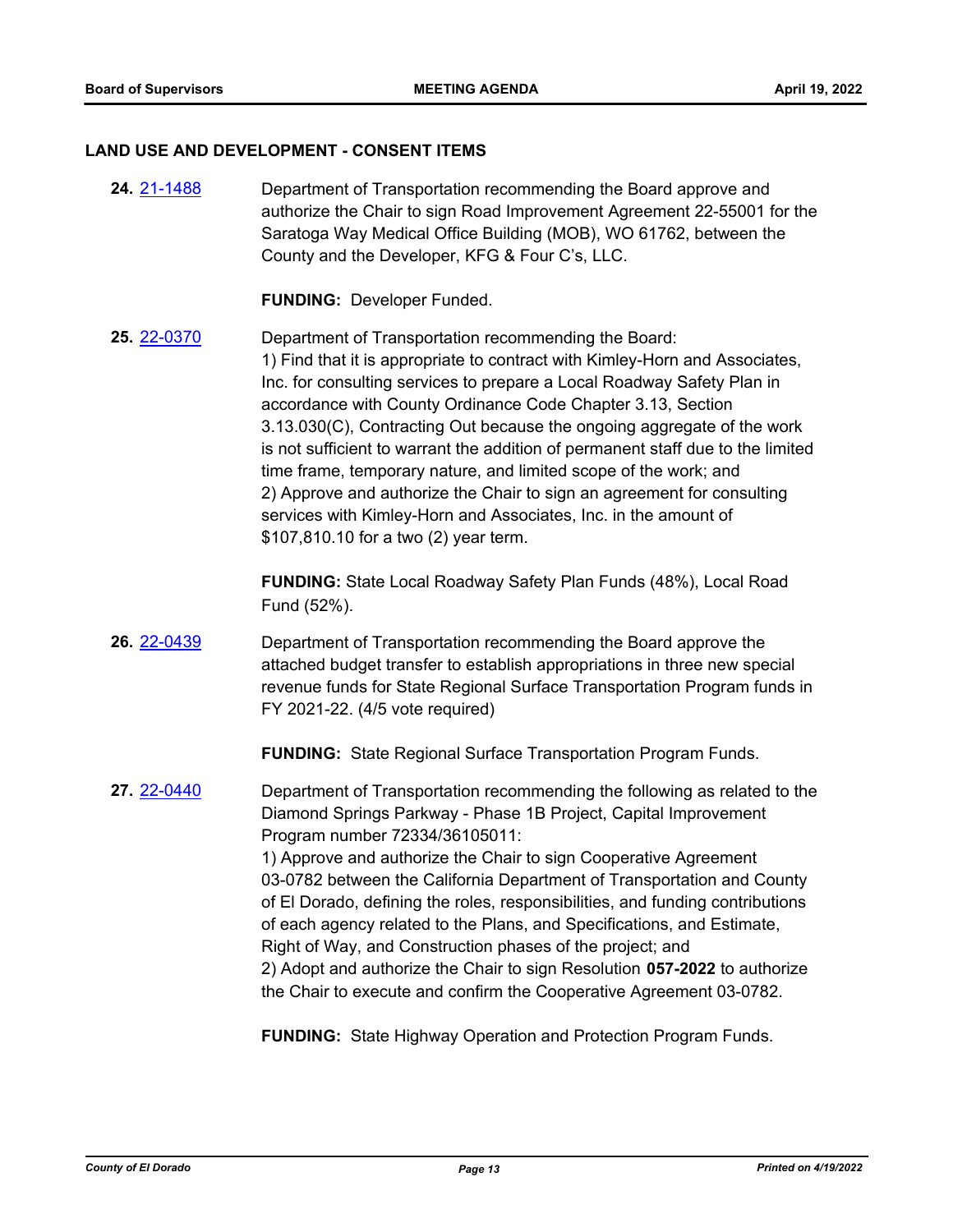**28.** [22-0451](http://eldorado.legistar.com/gateway.aspx?m=l&id=/matter.aspx?key=31352) Department of Transportation recommending the Board adopt and authorize the Chair to sign Resolution **058-2022** adopting a list of projects funded in Fiscal Year 2022-23 by Senate Bill 1: The Road Repair and Accountability Act of 2017.

**FUNDING:** Road Repair and Accountability Act of 2017 (SB1 - RMRA).

**29.** [22-0559](http://eldorado.legistar.com/gateway.aspx?m=l&id=/matter.aspx?key=31460) Environmental Management Department recommending the Board adopt and authorize the Chair to sign Resolution **059-2022** amending the current Authorized Personnel Allocation Resolution 064-2021 to add 2.0 full-time equivalent (FTE) Vector Technician I/II - Limited Term positions to Environmental Management's South Lake Tahoe Office.

**FUNDING:** CSA 3 Vector Control.

**30.** [22-0600](http://eldorado.legistar.com/gateway.aspx?m=l&id=/matter.aspx?key=31501) Planning and Building Department, Economic Development Division, recommending the Board approve minor revisions to Board of Supervisors Policy J-7, Economic Development Incentives, and to update the sunset review date.

#### **FUNDING:** N/A

**31.** [22-0597](http://eldorado.legistar.com/gateway.aspx?m=l&id=/matter.aspx?key=31498) Planning and Building Department, Planning Division, submitting for approval of a Large Lot Final Map (TM-F22-0005) for the Porter Tentative Subdivision Map (TM07-1438) creating a total of two (2) large lots, 28.708 acres (Large Lot 1) and 4.118 (Large Lot 2), for the purpose of financing and phasing, consisting of two (2) future residential development lots on the 32.826-acre property. The property, identified as Assessor's Parcel Number 119-020-035, is located on the south side of Marble Valley Road, approximately five miles west of the intersection with Beasley Drive, in the El Dorado Hills area, and staff recommending the Board approve Large Lot Final Map TM-F22-0005 for the Porter Subdivision (Supervisorial District 2) (Attachment A, Exhibits A - D).

**FUNDING:** Developer-Funded Subdivision Improvements.

**32.** [22-0247](http://eldorado.legistar.com/gateway.aspx?m=l&id=/matter.aspx?key=31148) Planning and Building Department, Tahoe Planning, Stormwater, and Vacation Home Rental Division, recommending the Board approve and authorize the Chair to sign Funding Agreement 6376 with the Tahoe Regional Planning Agency for the Responsible Recreation and Tourism Initiative, with a term of six (6) months and a not-to-exceed amount of \$10,000.

**FUNDING:** General Fund.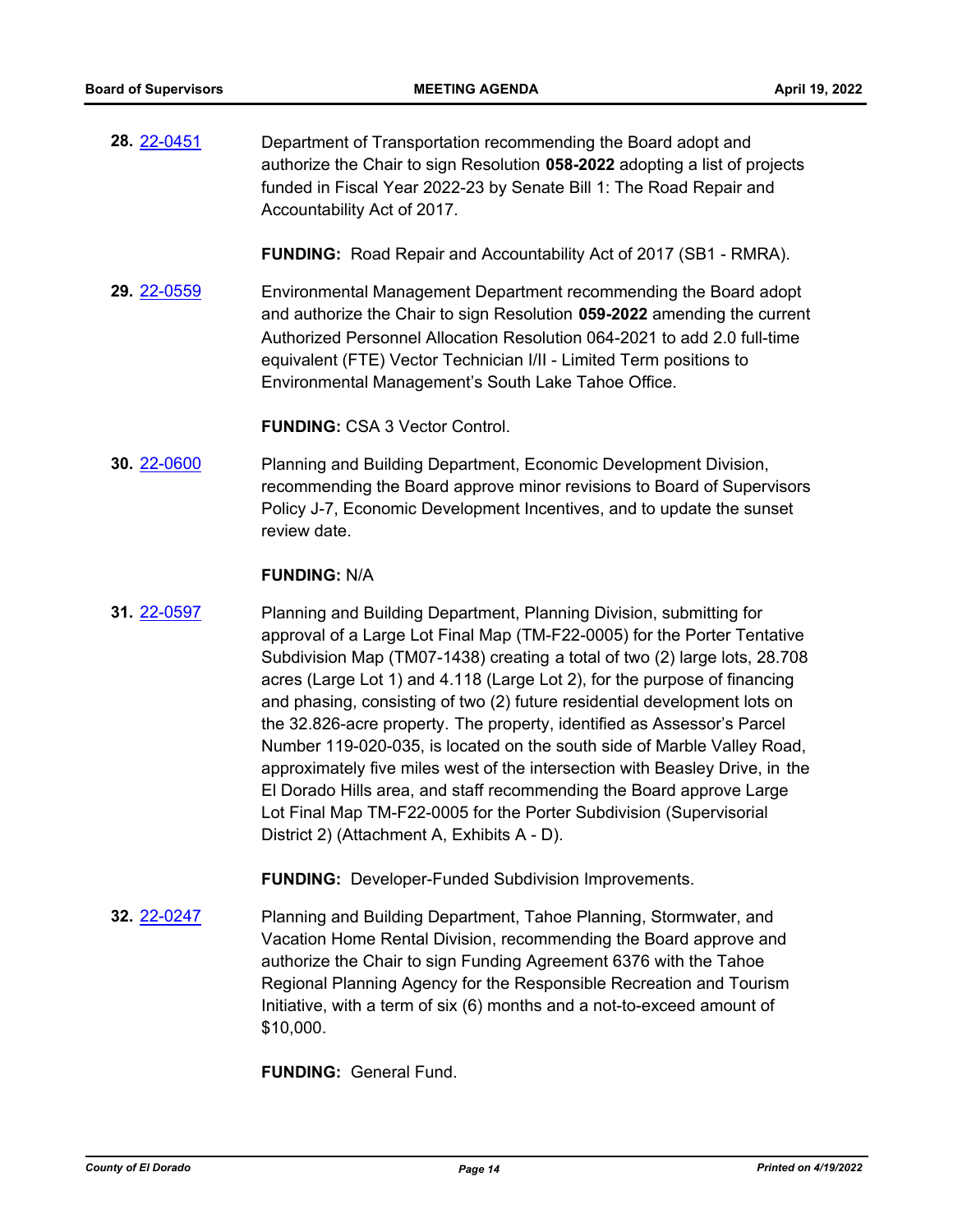#### **LAW AND JUSTICE - CONSENT ITEMS**

**33.** [22-0041](http://eldorado.legistar.com/gateway.aspx?m=l&id=/matter.aspx?key=30941) Office of the District Attorney recommending the Board approve and authorize the Board Chair to execute Amendment I to perpetual contract 6126 with Karpel Solutions, Inc., which adds ongoing as-needed support services and increases the not-to-exceed of the contract to \$63,820.

#### **FUNDING:** General Fund.

**34.** [22-0556](http://eldorado.legistar.com/gateway.aspx?m=l&id=/matter.aspx?key=31457) Office of the District Attorney recommending the Board: 1) Make a finding that Contract 6496 with Axon Enterprise Inc. (Axon) for Body Cameras, associated equipment, training, and software licenses is exempt from competitive bidding per Purchasing Ordinance 3.12.160, Item B: the unique nature of the property and services required precludes competitive bidding;

2) Authorize the Purchasing Agent to issue purchase contract 6496 in the amount of \$179,150 for the period of five (5) years from the date of execution; and

3) Authorize the Purchasing Agent to accept and execute Axon quote Q-370203-44635.745NC in the estimated amount of \$179,145.48.

**FUNDING:** General Fund.

#### **35.** [22-0595](http://eldorado.legistar.com/gateway.aspx?m=l&id=/matter.aspx?key=31496) Public Defender recommending the Board:

1) Accept a three year grant award from the Board of State and Community Corrections for grant funds available through the Public Defense Pilot Program in the amount of \$250,991.33 for year one (1); 2) Adopt and Authorize the Chair to sign Resolution **055-2022** delegating authority to Teri Monterosso, Chief Public Defender, to execute the grant agreement and to accept funding, contingent upon County Counsel and Risk Management approval; and

3) Authorize the Public Defender to execute and administer any agreement or subsequent administrative documents relating to said award, including required fiscal and programmatic reports, contingent upon approval by County Counsel and Risk Management.

**FUNDING:** Public Defense Pilot Program funding, as established by the Budget Act of 2021 (SB 129).

**36.** [22-0642](http://eldorado.legistar.com/gateway.aspx?m=l&id=/matter.aspx?key=31543) Sheriff's Office recommending the Board authorize the Chair to sign a perpetual renewal Contract Order Form Agreement 3911 with Onsolve Intermediate Holding Company for the quoted annual terms beginning on May 6, 2022, through May 5, 2023, for the CodeRed Emergency Notification System in the amount of \$28,000.

**FUNDING:** General Fund.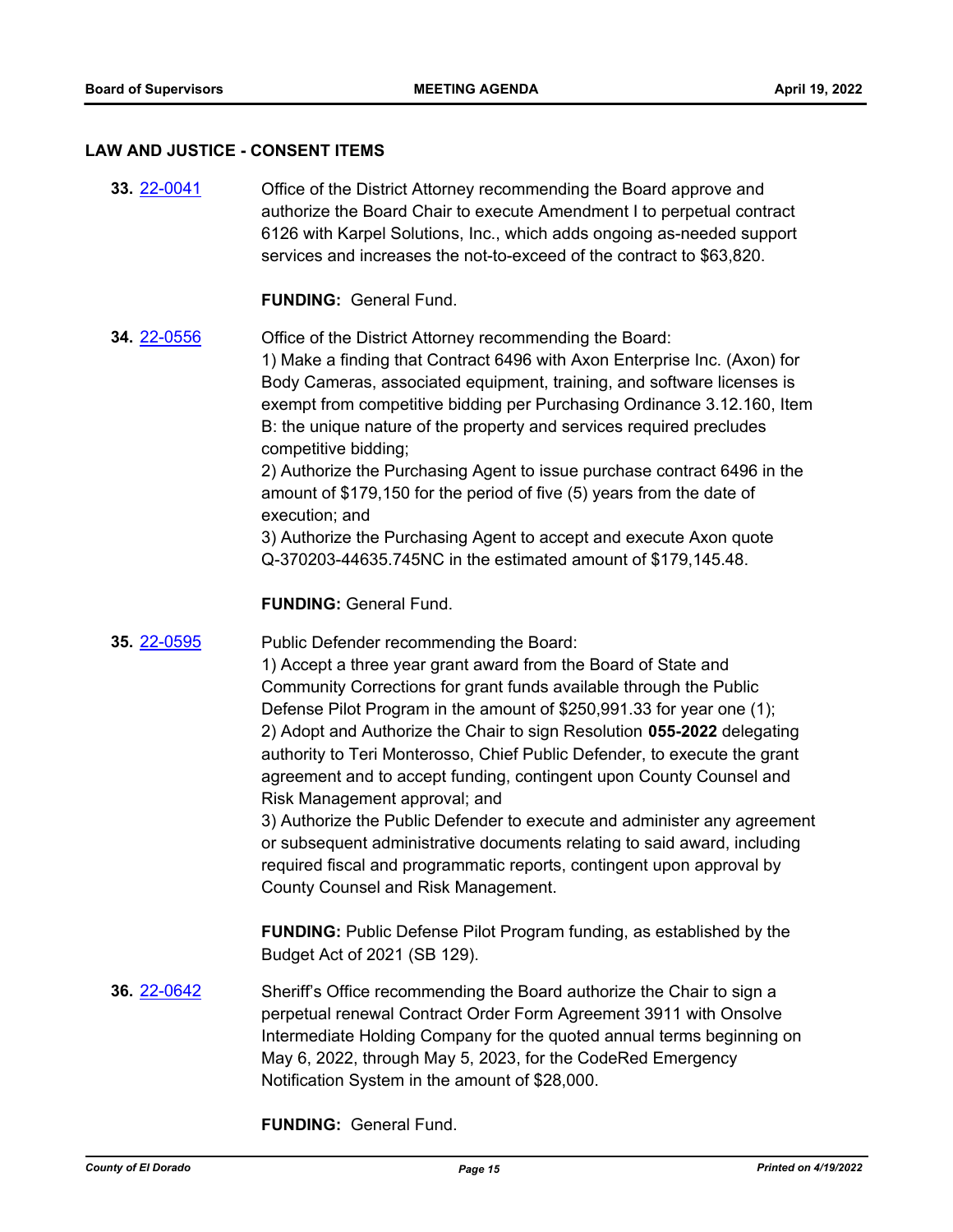**37.** [22-0663](http://eldorado.legistar.com/gateway.aspx?m=l&id=/matter.aspx?key=31564) Sheriff's Office recommending the Board approve and authorize the Sheriff to sign a revenue agreement with the Department of the California Highway Patrol (CHP) for a two year term effective May 1, 2022, to April 30, 2024, in the amount of \$12,000 for the CHP's use of the Sheriff's Office Brian Ishmael Shooting Range.

**FUNDING:** Revenue.

**38. 21-1396** El Dorado County Sheriff's Office of Emergency Services recommending the Board find that a state of emergency continues to exist in El Dorado County as a result of the extreme wildland fire known as the Caldor Fire. (Cont. 3/22/2022, Item 30)

#### **FUNDING:** N/A

**39. 22-0084** El Dorado County Sheriff's Office of Emergency Services recommending the Board find that a state of emergency continues to exist in El Dorado County as a result of the effects of the severe December 2021 storms throughout Northern California, significantly impacting El Dorado County bringing high winds, heavy snow, substantial precipitation, high and fast flowing streams, creeks and rivers which resulted in power outages and damages. (3/22/2022, Item 31)

**FUNDING:** N/A

### **END CONSENT CALENDAR**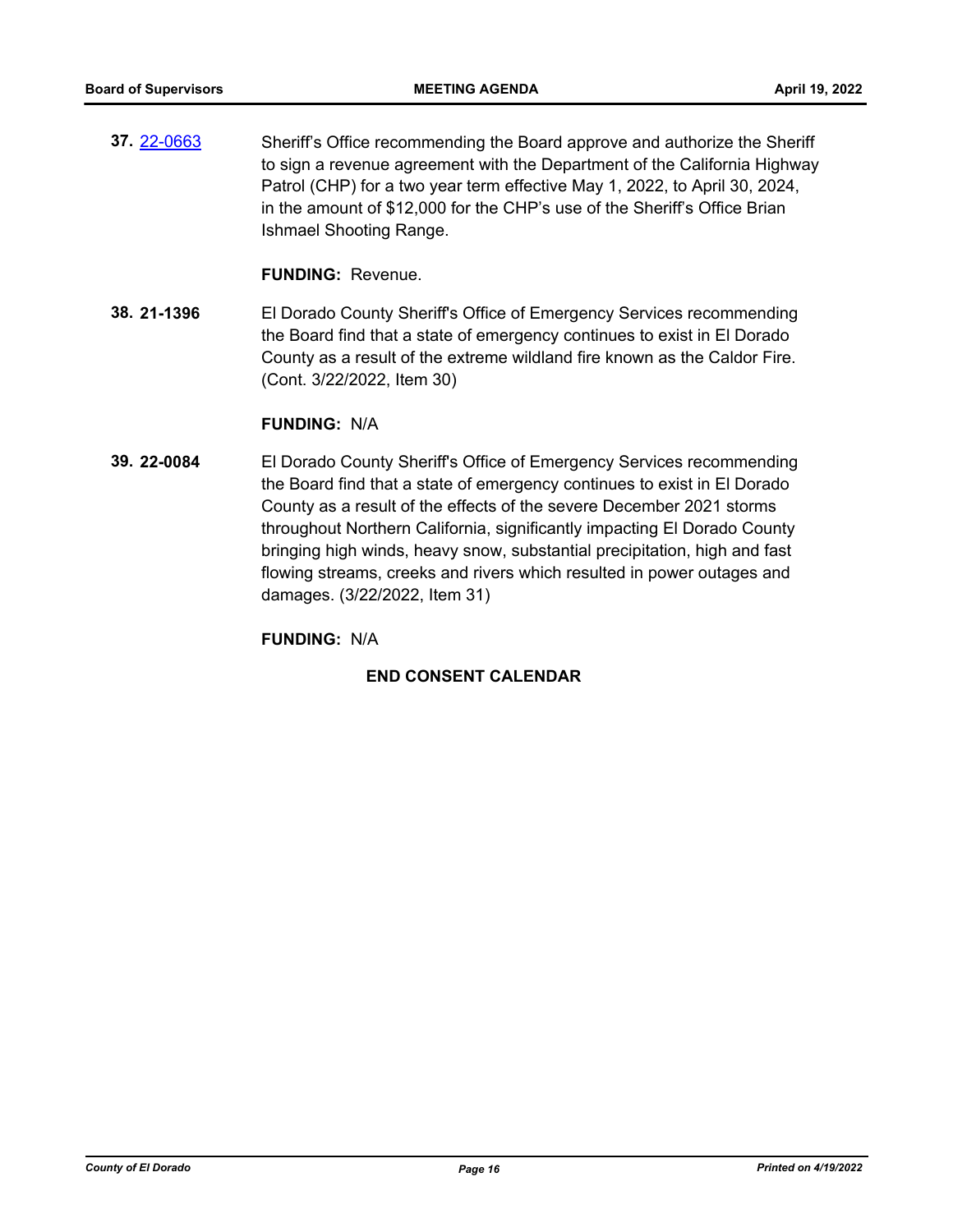#### **9:00 A.M. - TIME ALLOCATION (Items will not be heard prior to the time stated)**

**40.** [22-0679](http://eldorado.legistar.com/gateway.aspx?m=l&id=/matter.aspx?key=31580) Board of Supervisors presenting awards to winners of the 27th Annual Student Map Drawing Contest hosted by the County and sponsored by the local organization of professional Surveyors, Architects, Geologists and Engineers (S.A.G.E.).

#### **DEPARTMENT MATTERS (Items in this category may be called at any time)**

**41.** [22-0698](http://eldorado.legistar.com/gateway.aspx?m=l&id=/matter.aspx?key=31599) Supervisor Novasel recommending the Board approve and authorize the Chair to sign a Proclamation declaring May-October 2022 as the Lake Tahoe Wildfire Awareness Campaign.

**FUNDING:** N/A

#### **1:00 P.M. - TIME ALLOCATION (Items will not be heard prior to the time stated)**

#### **OPEN FORUM**

Open Forum is an opportunity for members of the public to address the Board of Supervisors on subject matter that is not on their meeting agenda and within their jurisdiction. Public comments during Open Forum are limited to three minutes per person. The Board Chair may limit public comment during Open Forum.

#### **1:30 P.M. - TIME ALLOCATION (Items will not be heard prior to the time stated)**

**42.** [22-0630](http://eldorado.legistar.com/gateway.aspx?m=l&id=/matter.aspx?key=31531) Health and Human Services Agency (HHSA) recommending the Board: 1) Receive a presentation regarding potential shorter and longer term sites for a congregate Navigation Center with an emergency shelter component; 2) Adopt and Authorize the Chair to sign Resolution **061-2022** for a Homeless Shelter Crisis Declaration which would allow for a shorter term Navigation Center to be operational before Fall 2022; 3) Direct staff to pursue at least two (2) shorter-term project sites: 1970/1940 Broadway, Perks Ct, and 3057 Briw Rd for the County to move towards negotiation of a lease and/or purchase of one of the sites to operate as a temporary Navigation Center for a two to three-year term; and 4) Direct staff to pursue the two (2) longer-term project sites, 1970/1940 Broadway and 471 Pierroz, for the County to move towards negotiation of a lease and/or purchase of one of the sites to operate as a longer-term Navigation Center in future years.

**FUNDING:** 100% State and Federal Homeless Grants.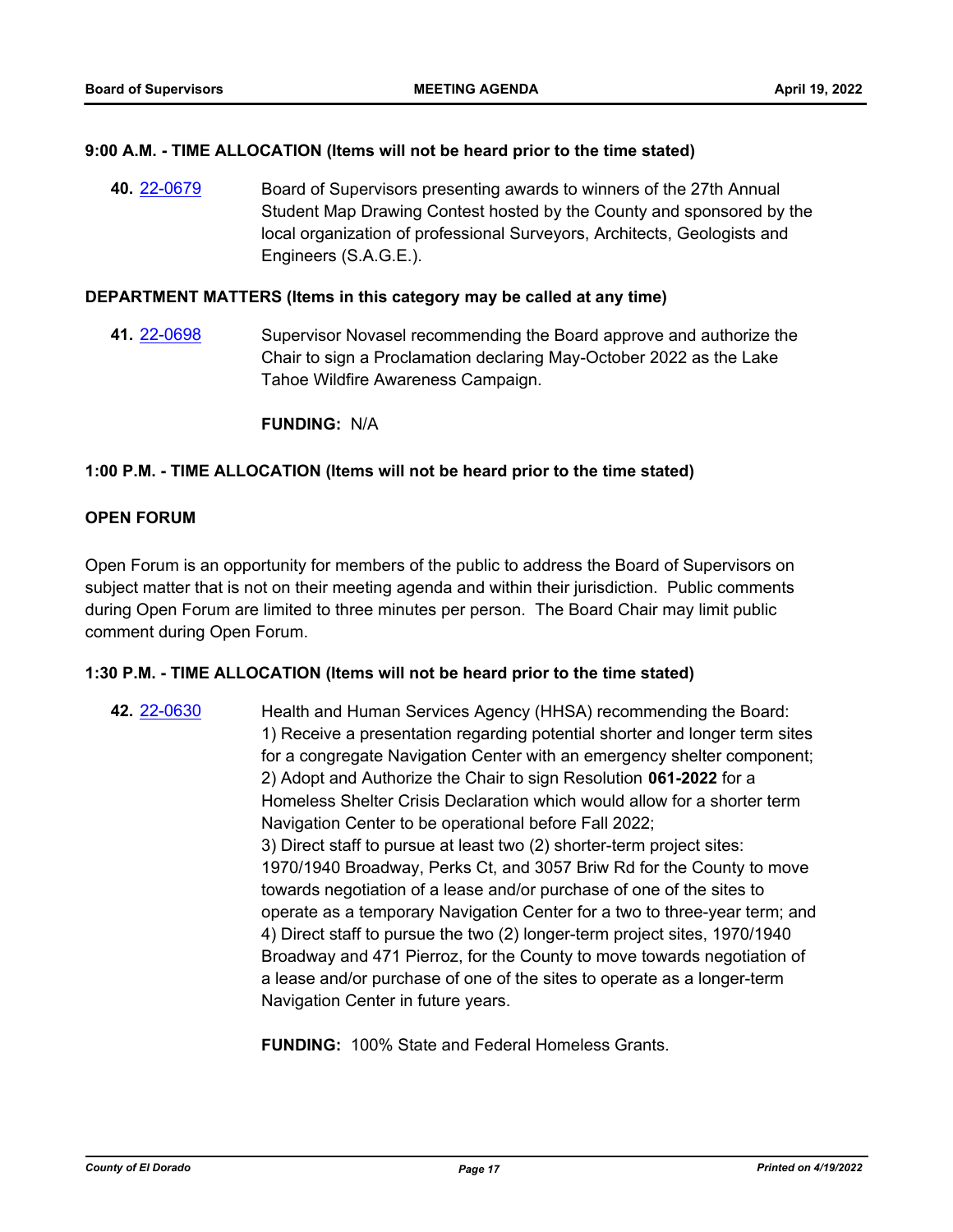## **CAO UPDATE (May be called at any time during the meeting)**

[22-0771](http://eldorado.legistar.com/gateway.aspx?m=l&id=/matter.aspx?key=31672) CAO Update (Caldor Fire)

**ADJOURNED AT P.M.**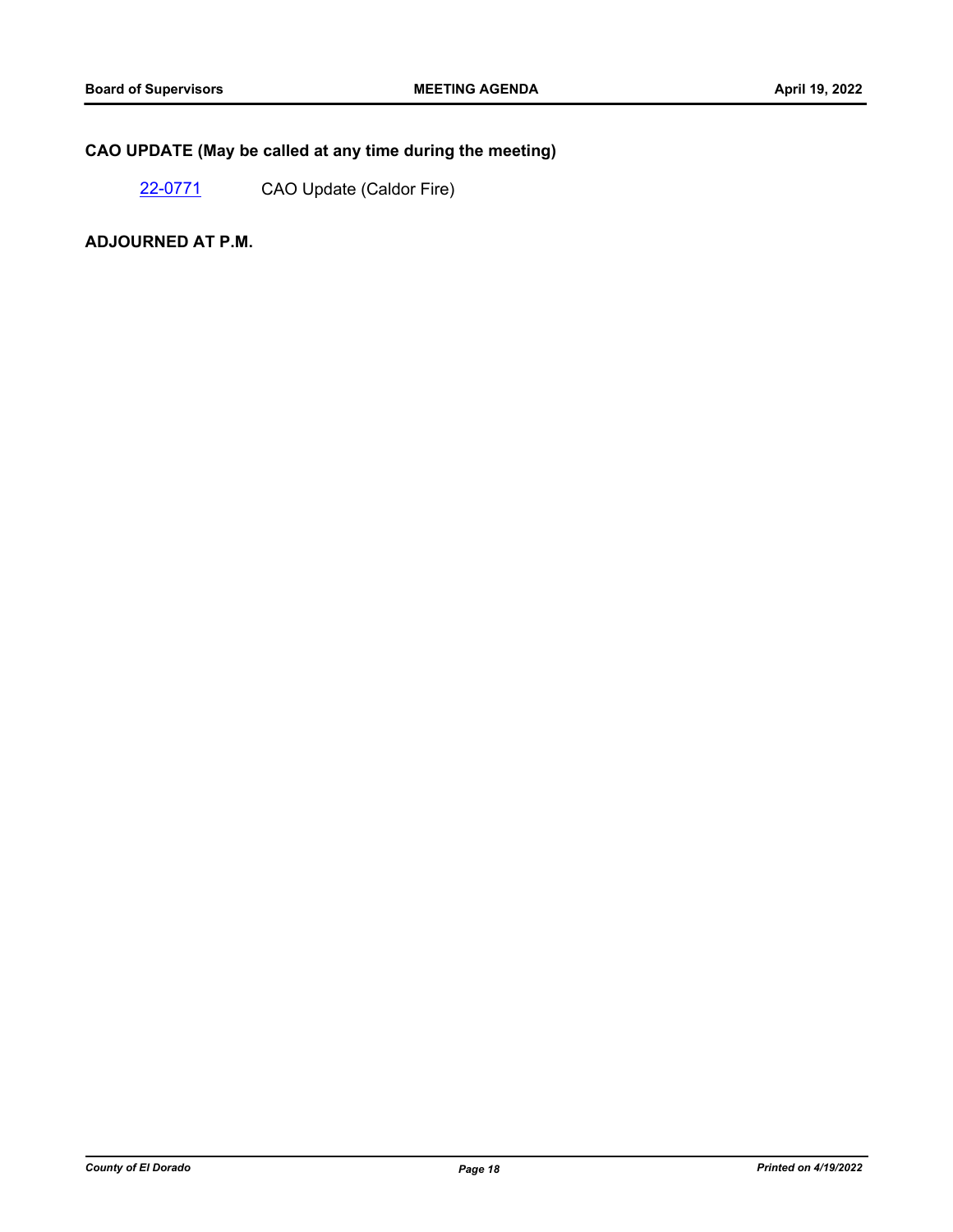#### **CLOSED SESSION**

**43.** [22-0685](http://eldorado.legistar.com/gateway.aspx?m=l&id=/matter.aspx?key=31586) **Pursuant to Government Code Section 54957.6 - Conference with Labor Negotiator**: County Negotiator: Director of Human Resources and/or designee. Employee organizations: El Dorado County Employees' Association, Local 1, AFSCME Council 57 representing employees in the Supervisory, Professional, and General Bargaining Units; Operating Engineers Local No. 3 representing employees in the Trades & Crafts and Corrections Bargaining Units; El Dorado County Criminal Attorneys' Association representing employees in the Criminal Attorney Unit; El Dorado County Managers' Association representing employees in the Management Unit; Deputy Sheriff's Association representing employees in the Law Enforcement Unit; El Dorado County Probation Officers Association representing employees in the Probation Bargaining Unit; and El Dorado County Law Enforcement Management Association representing employees in the Law Enforcement Sworn Management Unit. (Est. Time: 30 Min.)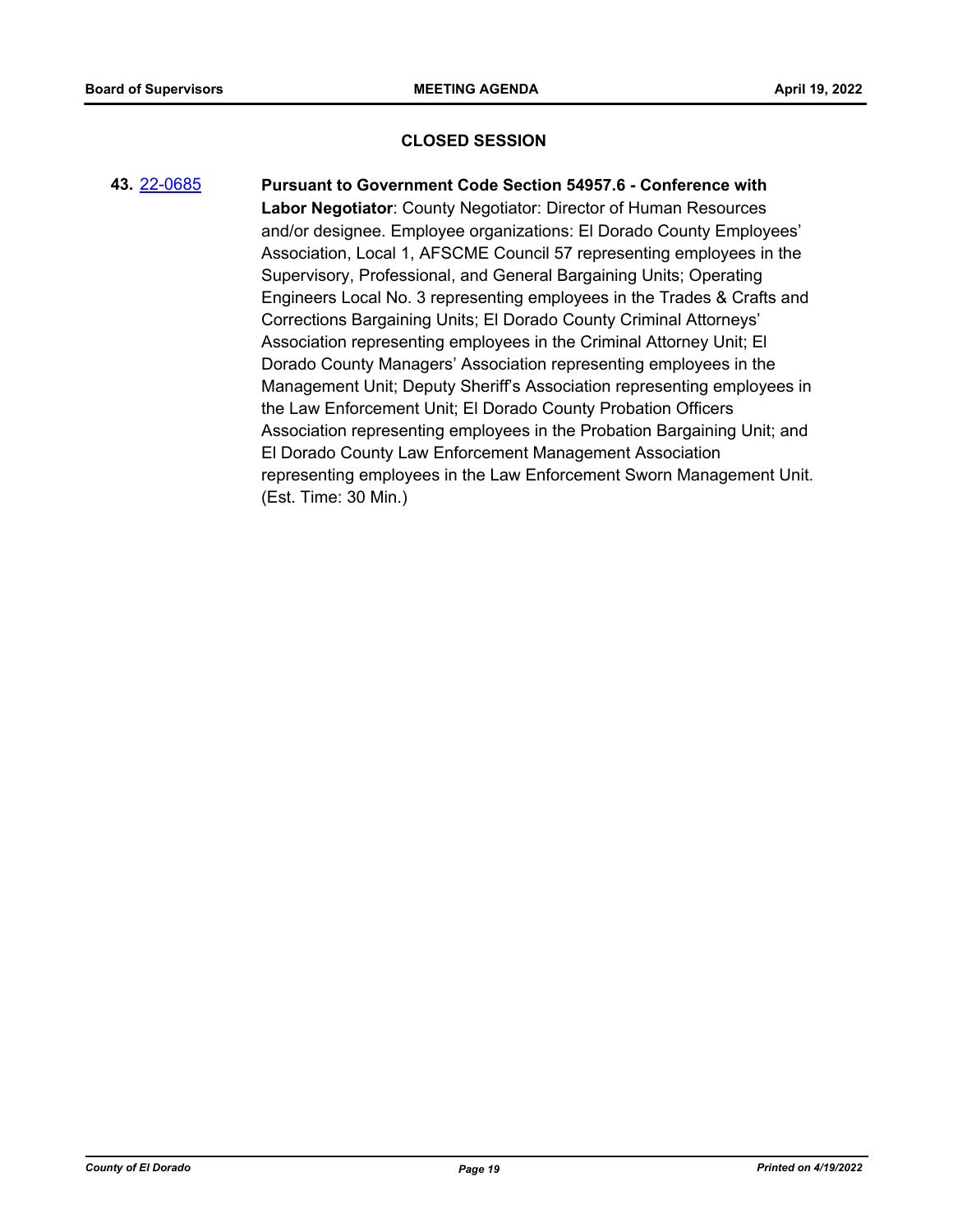On August 19, 2003, the Board adopted the following protocol: It is a requirement that all speakers, County staff and the public, when approaching the podium to make a visual presentation to the Board of Supervisors, must provide the Clerk with the appropriate number of hard copies of the presentation for Board members and the audience.